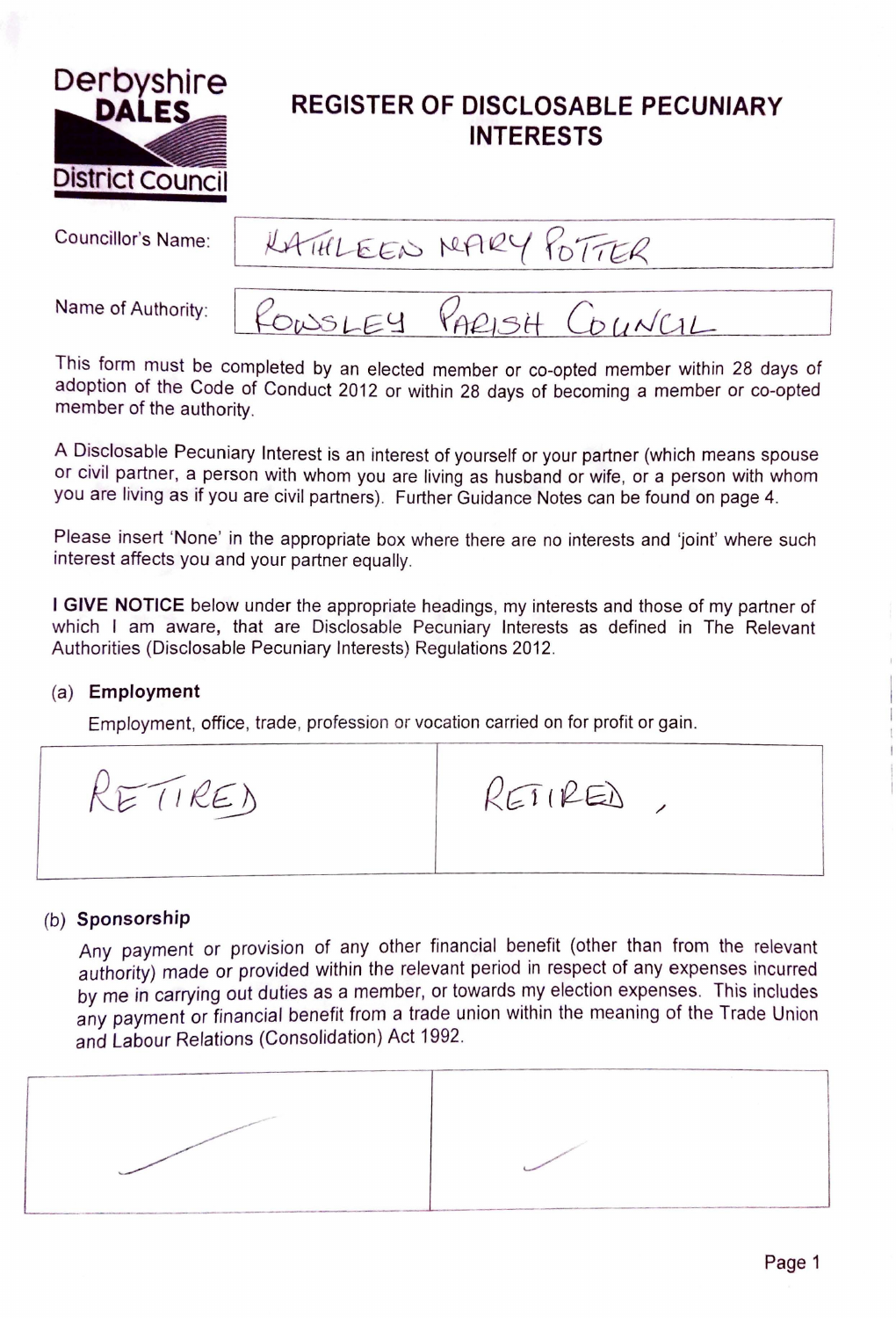#### (c) **Contracts**

Any contract which is made between the relevant person (or a body in which the relevant person has a beneficial interest) and the relevant authority -

(a) under which goods or services are to be provided or works are to be executed , and

(b) which has not been fully discharged



# (d) **Land**

Any beneficial interest in land which is within the area of the relevant authority.

 $L$  and a t Starton | Lees  $L$  and at Stauton Lees.

## (e) **Licenses**

Any licence (alone or jointly with others) to occupy land in the area of the relevant authority for a month or longer.



## (f) **Corporate Tenancies**

Any tenancy where to my knowledge -

- (a) the landlord is the relevant authority, and
- (b) the tenant is a body in which the relevant person has a beneficial interest